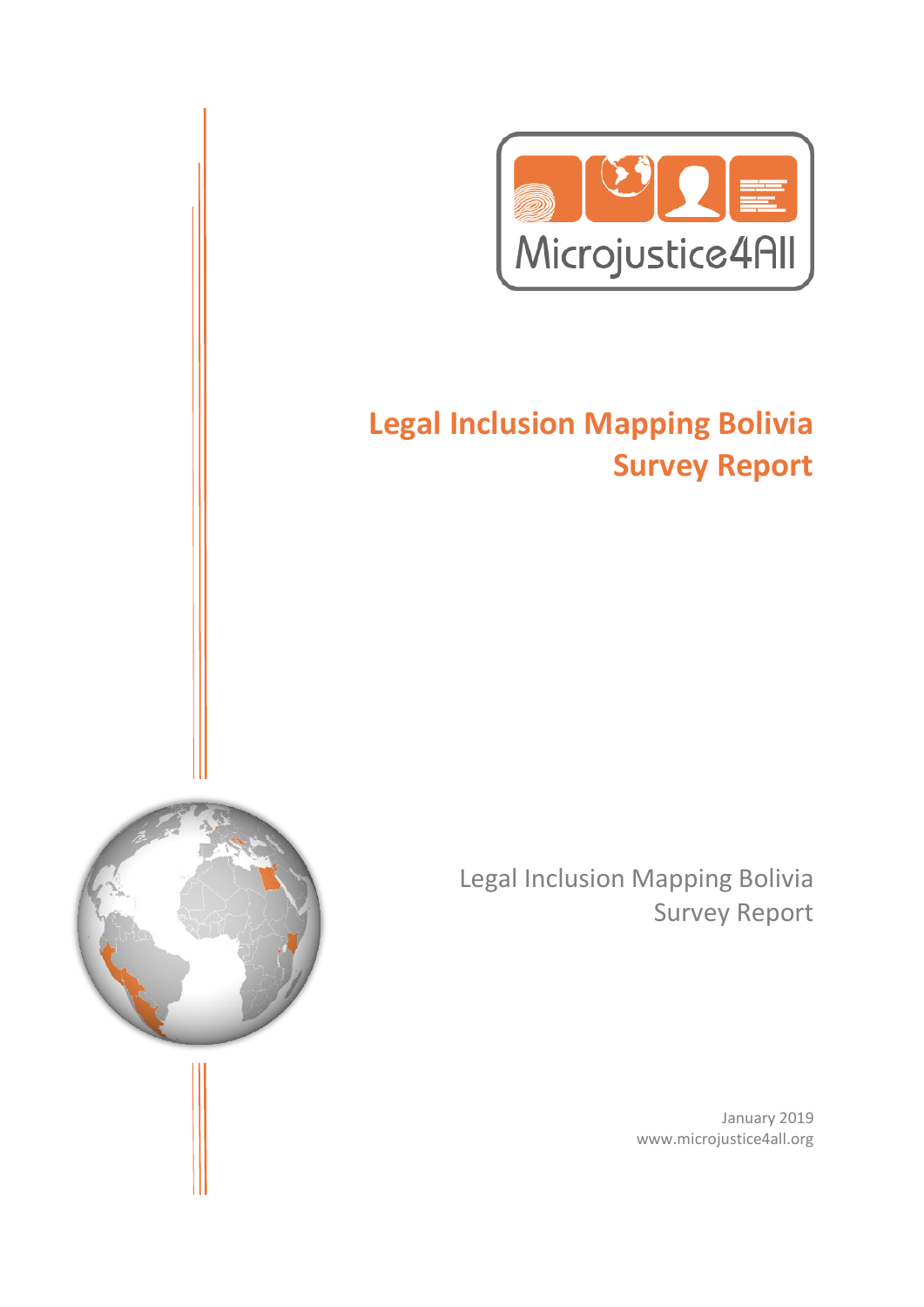### **Content**

| $\mathbf{L}$ |         |                                                                                  |  |
|--------------|---------|----------------------------------------------------------------------------------|--|
| П.           |         |                                                                                  |  |
| III.         |         |                                                                                  |  |
|              | $1_{-}$ |                                                                                  |  |
|              | 2.      |                                                                                  |  |
|              | 3.      |                                                                                  |  |
|              | 4.      |                                                                                  |  |
|              | 5.      |                                                                                  |  |
|              | 6.      | Conflict resolution and Experience with the Administrative & Legal procedures 14 |  |
|              | 7.      |                                                                                  |  |
| IV.          |         |                                                                                  |  |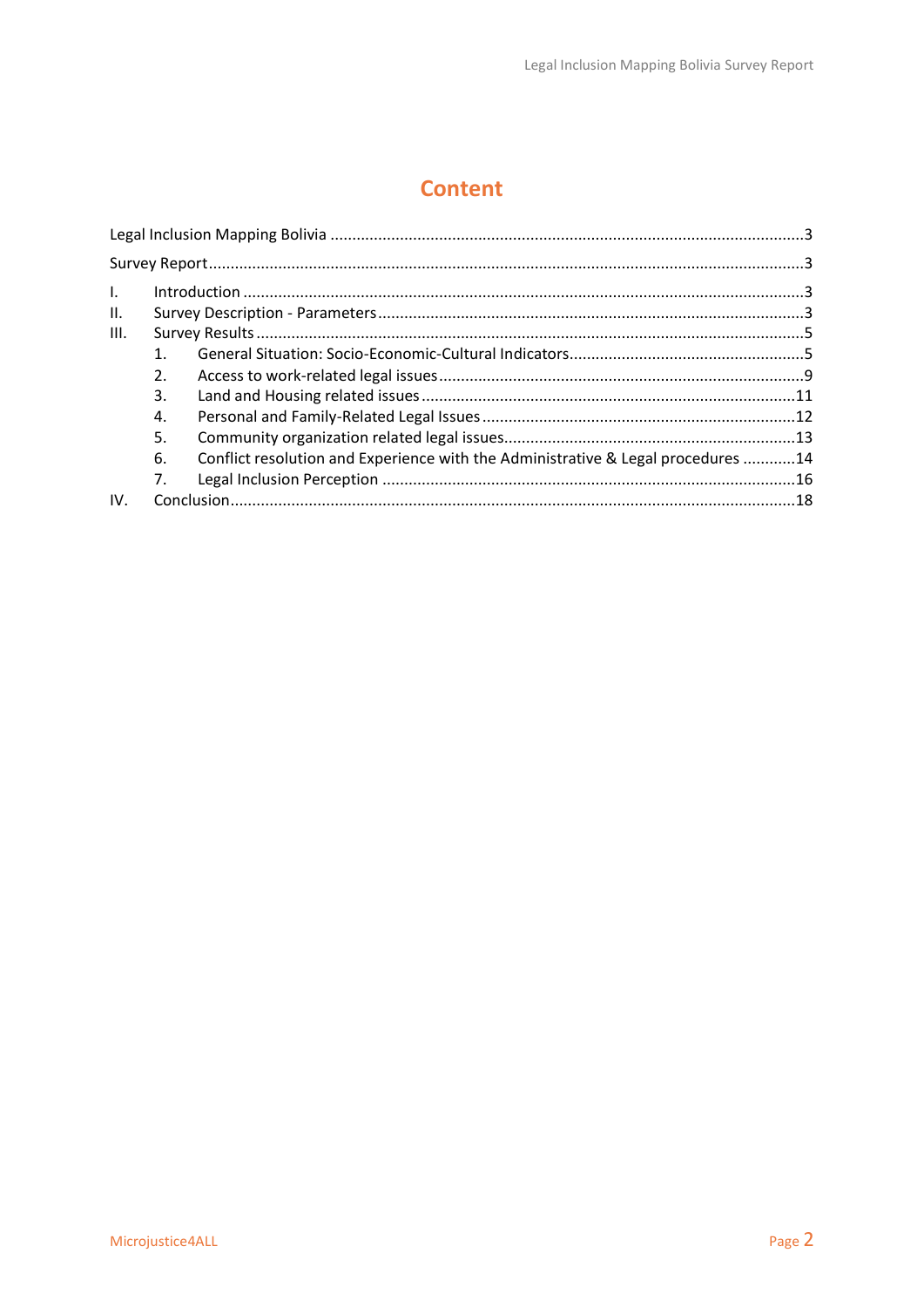### **Legal Inclusion Mapping Bolivia Survey Report**

#### <span id="page-2-2"></span><span id="page-2-1"></span><span id="page-2-0"></span>**I. Introduction**

"There is no justice for the poor" – a statement one can often hear on the streets of Bolivia, decrying the justice gap between high income individuals and the lower strata of society.

Obtaining correct identification documents, registering property or resolving legal disputes present a lengthy, unaffordable struggle for the poor. In recent years, cases of corruption in public institutions abound. Numerous civil servants dealing with basic legal documents have been implicated in corruption cases and the violation of rights which substantiated the opinion of low-income Bolivians about justice in Bolivia.

The justice gap widens for those who lack sufficient resources, have a lower level of education or migrated from rural areas or other cities. Access to justice requires financial means in addition to experience and knowledge on judicial and administrative procedures.

Many children inherit their parents' legal issues and end up passing it on to their children, resulting in a downwards spiral of legal exclusion.

The objective of this survey is to gain insights into:

- 1. The socio-economic, cultural, labour and housing situation of the vulnerable population in Bolivia.
- 2. The legal problems of the individuals, their families and the societal organizations they belong to.
- 3. The experience the surveyed population had with various judicial procedures and the judicial system
- 4. The legal inclusion situation of the surveyed population and their access to social benefits

In brief, the purpose of the survey is to investigate and to document the legal exclusion as perceived by the Bolivian population. This survey provides factual evidence and context to what previously has merely been a sentiment of legal exclusion.

#### <span id="page-2-3"></span>**II. Survey Description - Parameters**

- *1. Statistical design<sup>1</sup> :*
	- Population size: 11.307.000 (Bolivia, 49.6% are women and 50.4% are men. By area of residence, 69.4% of the population lives in the urban area and 30.6% in the rural area, according to the National Institute of Statistics (INE) in June 2018
	- Confidence level: 99%
	- Margin of error: 4.038%
	- Statistical sample size: **1021**

According to the survey monkey size calculator a sample size of 1021 provides a level of confidence of 99% and a margin of error of 4%.

 $\overline{a}$ 

<sup>&</sup>lt;sup>1</sup> Sample size calculator: www.surveymonkey.com/mp/sample-size-calculator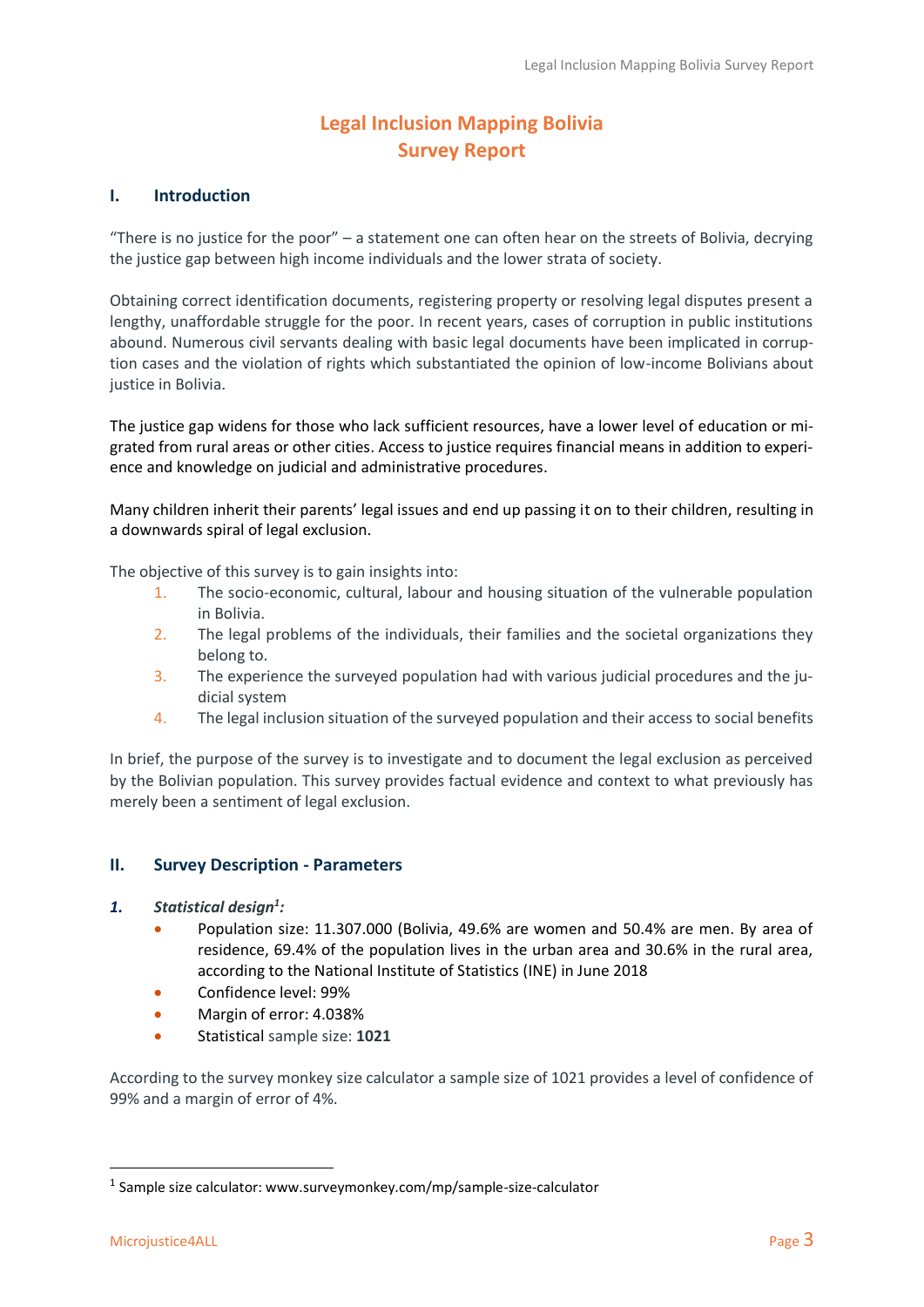#### *2. Population surveyed:*

The surveys were conducted in urban and peri-urban neighbourhoods of the capital cities of La Paz - El Alto, Cochabamba and Santa Cruz (905 respondents), as well as several rural communities in the department of La Paz (116 respondents). These neighbourhoods concentrate people with limited economic resources, mostly migrants from the countryside and other departments and with low or limited educational levels. The characteristics of the respondents are:

- Population of peripheral neighbourhoods, possibly migrants, and rural population.
- Population with presence and / or economic activity in peripheral neighbourhoods.
- Persons over 35 years of age, who presumably went through or know of their own legal or administrative problems or of a family member.
- Young women over 20 years of age, who presumably go through problems due to abandonment or lack of family assistance for their children.

#### *3. Survey form:*

Questionnaire with 33 open, closed or multiple-choice answers, as well as some scale of value questions on:

- Socio-economic situation,
- Personal, family-related and collective legal issues,
- Access to justice related issues, and
- Appreciation of legal inclusion and access to state benefits.
- *4. Team of interviewers:*
	- 13 interviewers in total: 8 in la Paz, 3 in Cochabamba, 2 in Santa Cruz
	- Interns and students of law (5) or social work (6) in La Paz and Cochabamba; 2 statisticians in Santa Cruz; majority of interviewers originated from the surveyed area and speak native languages (Aymara and Quechua)

#### *5. Method of collecting information:*

- a. Personal interview:
	- The surveys were conducted in 1) neighbourhood fairs and meetings of organizations (associations and peasant communities), where people had time to answer the questions. 2) In private legal assistance institutions (Microjusticia Bolivia Foundation), where people had experience with procedures and judicial processes. 3) In the homes of the respondents (Santa Cruz), since people did not want to talk about their legal problems in public.
- b. Application of the Direct and Indirect questionnaire
	- The questionnaire was applied directly, with people with easy comprehension, and indirectly through friendly conversations, with people who were difficult to understand or who did not speak good Spanish.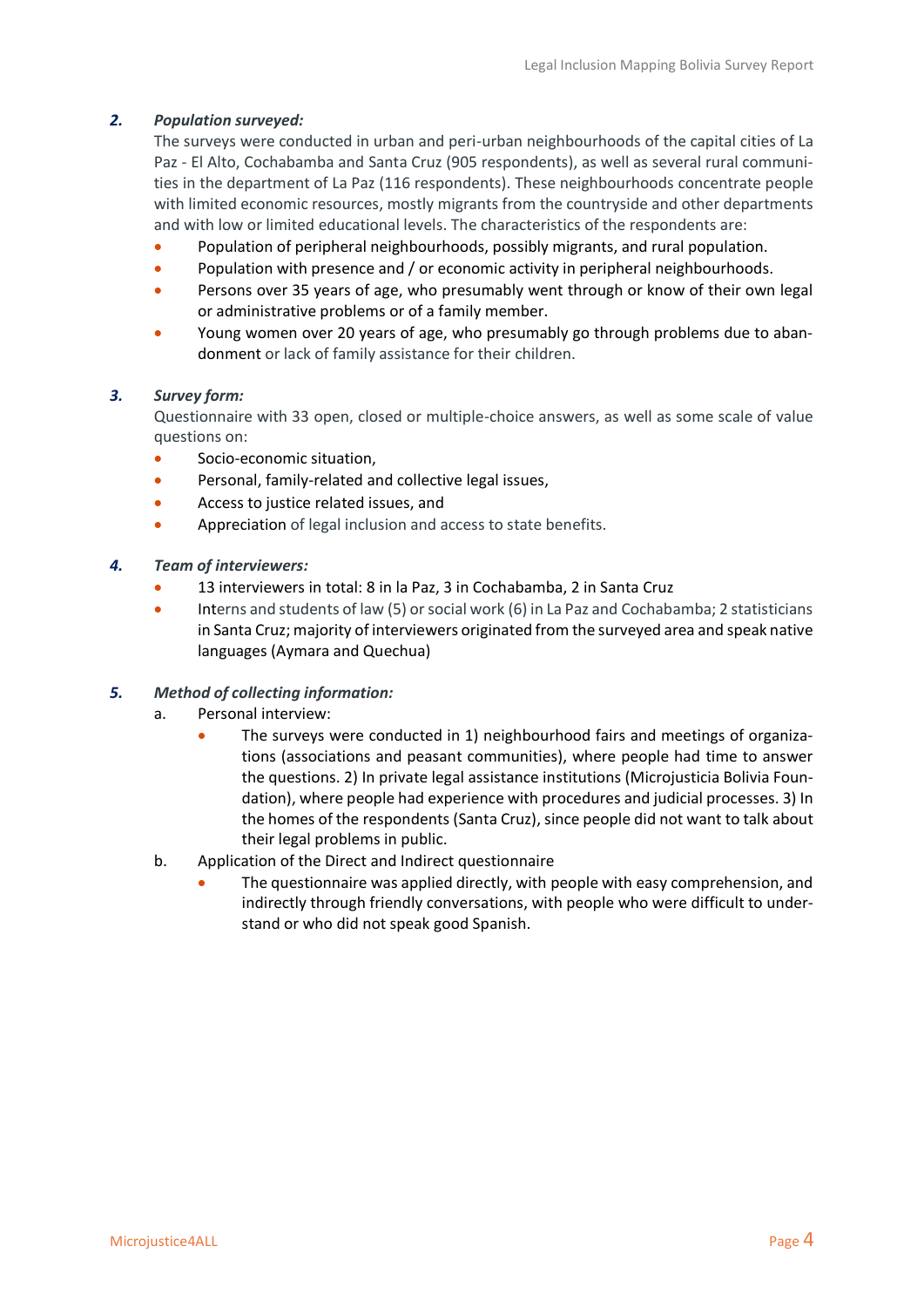#### <span id="page-4-0"></span>**III. Survey Results**

- Between May and July 2018,
- Total surveyed population: 1,021 Bolivian surveys were conducted in the capital cities of La Paz - El Alto, Cochabamba and Santa Cruz (905), and several rural communities in the department of La Paz (116).

| <b>Department</b> | <b>Men</b> | <b>Women</b> | <b>TOTAL</b> | %    |
|-------------------|------------|--------------|--------------|------|
| LA PAZ            | 217        | 304          | 521          | 51.0 |
| COCHABAMBA        | 91         | 108          | 199          | 19.5 |
| <b>SANTA CRUZ</b> | 94         | 207          | 301          | 29.5 |
|                   | 402        | 619          | 1021         |      |

#### <span id="page-4-1"></span>**1. General Situation: Socio-Economic-Cultural Indicators**

- **GENDER:** In total, 619 women and 402 men were surveyed.
- **DISTRIBUTION BY CATEGORIES OF EXCLUDED GROUPS**: Most of the respondents correspond to one or several categories of the identified excluded groups. For example, there are 165 senior adults, of whom 53 are indigenous, 16 have some disability, 21 live only in agriculture and 29 live in peripheral neighbourhoods of the cities.

| <b>CATEGORIES OF EX-</b> | N° of re-     | %    |
|--------------------------|---------------|------|
| <b>CLUDED GROUPS</b>     | spondents     |      |
| Senior                   | 165           | 16.2 |
| Persons with disability  | 29            | 2.8  |
| Women with children      | 619           | 60.6 |
| <b>Migrants</b>          | 404           | 39.6 |
| Farmers                  | 86            | 8.4  |
| People for suburbs       | 158           | 15.5 |
| Indigenous               | 246           | 24.1 |
| Minority groups          | $\mathcal{P}$ | 0.2  |
| other                    | 72            | 7.1  |

• **AGE**: The survey was aimed at people over 20 years old, however, there were a couple of mothers of 19 years. 63.1% of respondents ranged between 31 and 59 years of age and were the ones who could provide relevant information.

| <b>Age</b>      | <b>Men</b> | <b>Women</b> | <b>TOTAL</b> | %    |
|-----------------|------------|--------------|--------------|------|
| $19 - 30$ years | 51         | 156          | 207          | 20.3 |
| $31 - 40$ years | 84         | 172          | 256          | 25.1 |
| $41 - 50$ years | 108        | 132          | 240          | 23.5 |
| $51 - 59$ years | 66         | 82           | 148          | 14.5 |
| $+60$ years     | 93         | 77           | 170          | 16.7 |
|                 | 402        | 619          | 1021         |      |